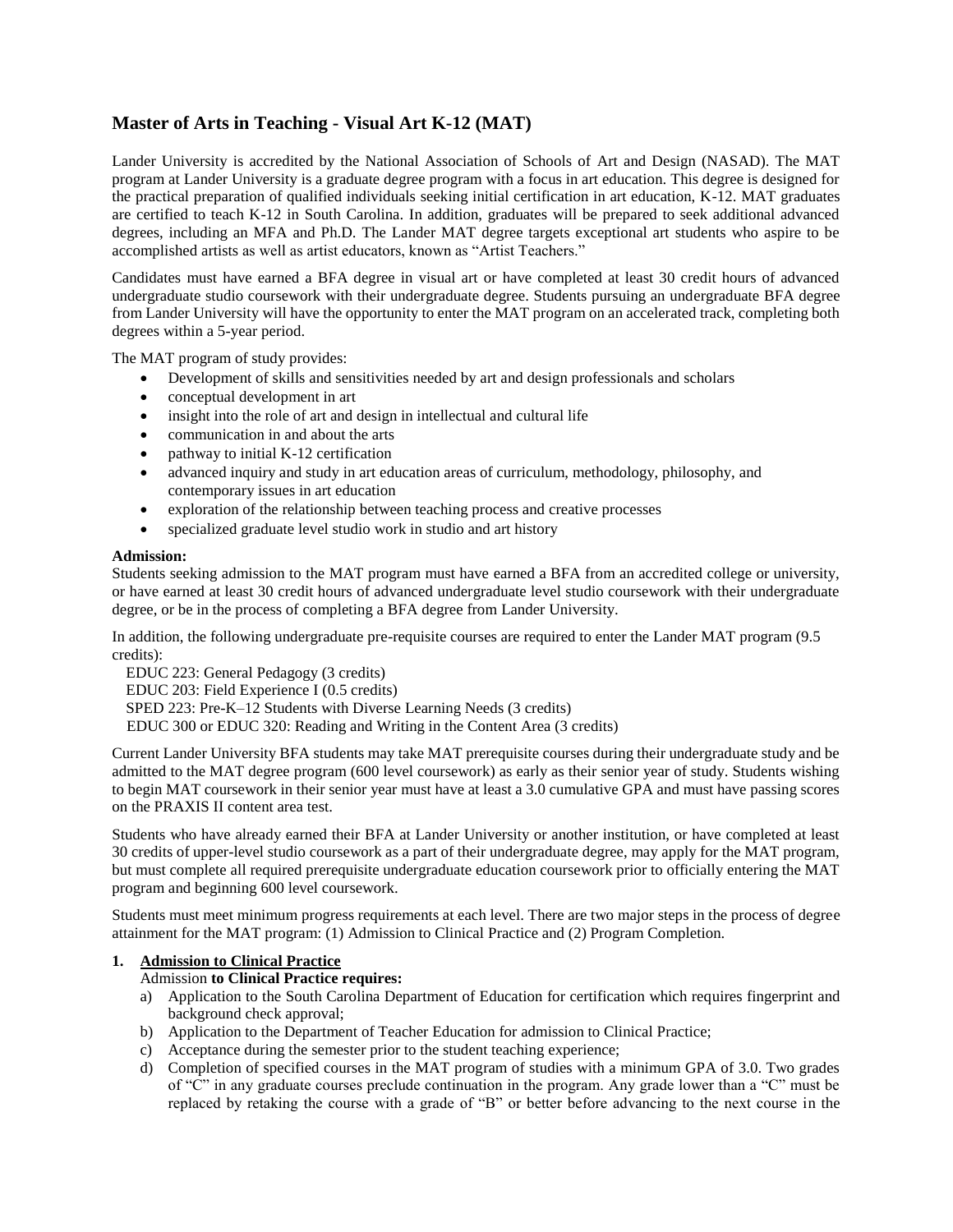program of studies. Failure to earn a replacement grade of "B" or better means discontinuation in the program;

- e) Completion of 100 hours of field experience including a two-week placement at a single site;
- f) Favorable recommendation by the MAT Art Education Faculty and by the Dean of the College of Education; and
- g) Passing scores on the PRAXIS II Subject Assessments/Specialty Area Tests required for certification in art by the South Carolina Department of Education. It should be noted that a candidate must pass the PRAXIS II before obtaining state certification.

# **2. Program Completion**

To complete requirements for the MAT degree program, teacher candidates must maintain a minimum GPA of 3.0 on a 4.0 scale on all graduate work, successfully complete student teaching, and demonstrate competence with the four learner outcomes of the unit's conceptual framework as evidenced by observed teaching and compilation of a Professional Education Portfolio. MAT Program completion requirements include:

- MAT Final Exhibition
- Successful presentation and summative defense evaluated by professionals in the fields of art, art education and education.
- All coursework for the Master of Arts in Teaching must be completed within a period of 6 years.

# **Master of Arts in Teaching Program Requirements:**

## **1. Demonstration of knowledge in the content area, scholarly inquiry, and pedagogy**

- a. Must complete an approved program of study, have no more than six semester hours with grades of "C" and have a GPA of 3.0 or above
- b. Upon receiving the first grade of "C", the student will be required to meet with the director of the MAT program to develop an academic progress plan. Upon receiving a second grade of "C" the student will not be permitted to continue in the degree program.
- c. All work for the Master of Arts in Teaching degree must be completed within a period of six years
- d. Any remedial course work needed to meet the requirement required undergraduate coursework must be completed before admission to student teaching.
- e. PRAXIS II scores

# **2. Successful completion of Clinical Practice**

- a. Observation of lessons taught
- b. Teacher Education assessment requirements demonstrating an acceptable level of competence in all learner outcomes of the Professional Educator

## **3. Exhibition**

- a. Professional presentation of studio products of BFA/MAT courses
- b. Preparation, installation, and publicity for a meaningful exhibition of K-12 student artworks from the student's Clinical Practice.

## **4. Program Defense**

- a. Reflective demonstration of achievement for the learner outcomes of the Professional Educator
- b. Effective communication incorporating technology and oral response to questions.

# **MAT Program of Study:**

The program of study leading to the Master of Arts in Teaching – Art Education consists of coursework and other learning activities in the following areas at the 600 levels. This coursework may occur simultaneously with Lander B.F.A. coursework. Total credit hours earned at the 600 level are 36.

## **Program Requirements**

| <b>MAJOR PROGRAM REQUIREMENTS</b>                          | <b>Credit Hours</b> |
|------------------------------------------------------------|---------------------|
| ART 621: History and Philosophy of Art Education           |                     |
| EDUC 622: Advanced Growth and Development of the Learner   | 3                   |
| ART 611: Curriculum and Assessment in Art. K-12            | $\mathcal{R}$       |
| ART 612: Practices for Teaching Art: Materials and Methods | 3                   |
| EDUC 601: Clinical Practice                                | 12                  |